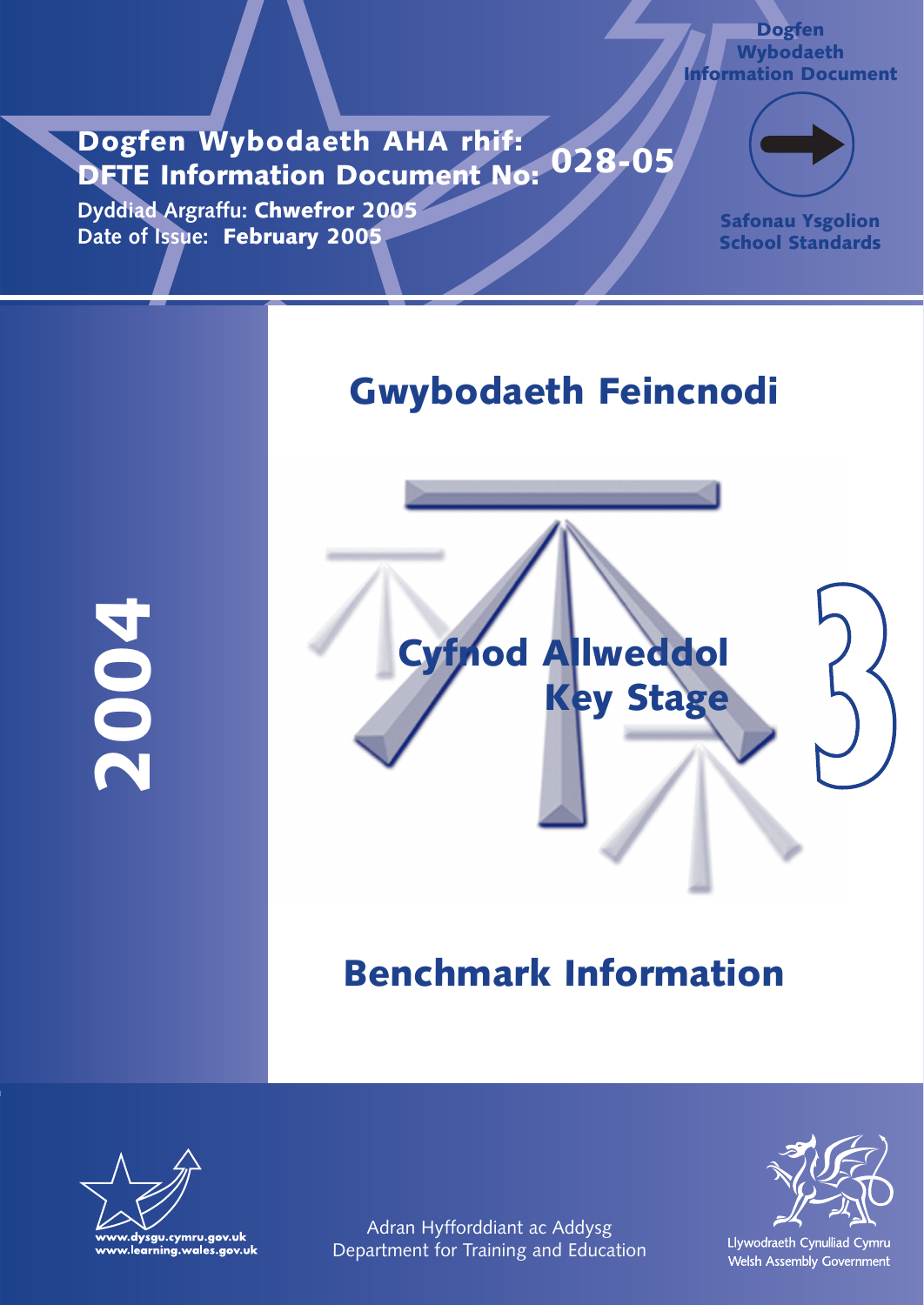### **Benchmark Information for Key Stage 3: 2004**

#### **Audience: Headteachers, Governing Bodies and Directors of Education**

Further copies of this booklet and those listed below may be obtained from:

**Parents and Information Branch (SPD4) Department for Training and Education Welsh Assembly Government Cathays Park CARDIFF CF10 3NQ**

**(029) 2082 6010 Fax (029) 2082 6016 email - education.training@wales.gsi.gov.uk or visit our website - www.learning.wales.gov.uk**

**Also available from the Welsh Assembly Government**

**National Curriculum Assessment and Public Examination Results (for each LEA area) 2002, 2003 and 2004 National Curriculum Assessment Results in Wales: Key Stage 1 for 1997 to 2001 National Curriculum Assessment Results in Wales: Key Stage 2 for 1997 to 2001 National Curriculum Assessment Results in Wales: Key Stage 3 for 1997 to 2001 National Curriculum Assessment Results in Wales: Key Stage 3 non-core subjects for 2001 GCSE/GNVQ Results in Wales: 1997 – 2001 A/AS level and GNVQ results in Wales: 2001 Benchmark Information for Key Stage 1: 1997 – 2004 Benchmark Information for Key Stage 2: 1997-2004 Benchmark Information for Key Stages 3 & 4: 1997 - 2002 Benchmark Information for Key Stage 3: 2003 Benchmark Information for Key Stage 4: 2003 and 2004**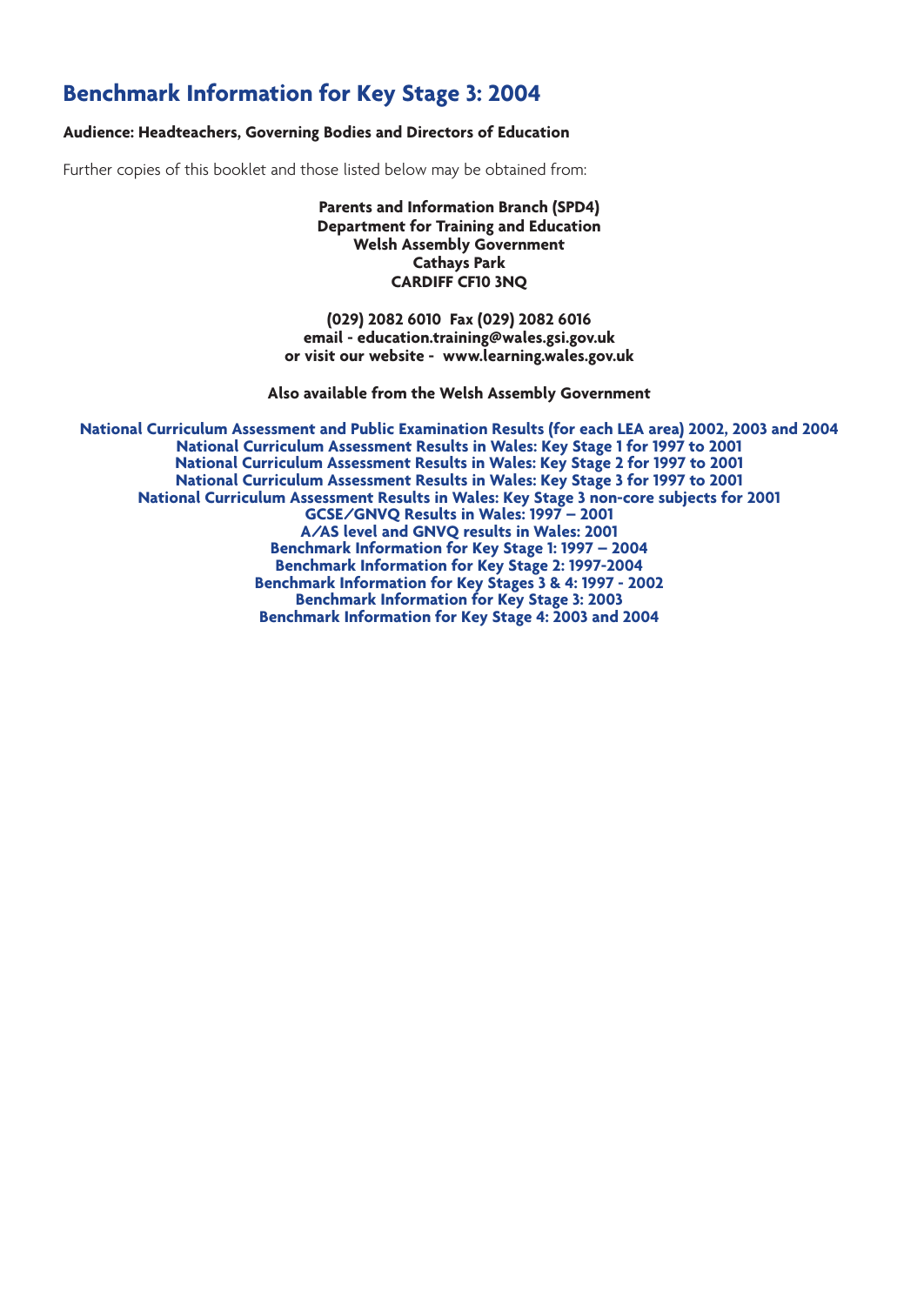# **Contents**

|                      |                                                                      | <b>Page</b>      |
|----------------------|----------------------------------------------------------------------|------------------|
| <b>Introduction</b>  |                                                                      | 4                |
|                      | How to use the Benchmark Tables                                      | 6                |
| <b>Key Stage 3</b>   |                                                                      |                  |
| Table 1:             | Schools with up to 10 per cent eligible for FSM                      | 8                |
| Table 2:             | Schools with over 10 per cent and up to 15 per cent eligible for FSM | 9                |
| Table 3:             | Schools with over 15 per cent and up to 20 per cent eligible for FSM | 10               |
| <b>Table 4:</b>      | Schools with over 20 per cent and up to 30 per cent eligible for FSM | 11               |
| Table 5:<br>Table 6: | Schools with over 30 per cent eligible for FSM                       | 12<br>13         |
| Table 7:             | Welsh-speaking Schools<br>English-speaking Schools                   | 14               |
| Table 8:             | All secondary schools                                                | 15               |
| Table 9:             | Welsh speaking schools - Summary table                               | 16               |
|                      | Table 10: English speaking schools - Summary table                   | $17\phantom{.0}$ |
| Table 11:            | All secondary schools - Summary table                                | 18               |
|                      | <b>Performance Bands - Core Subjects</b>                             |                  |
|                      | English                                                              | 19               |
|                      | Welsh                                                                | 20               |
|                      | Mathematics                                                          | 21               |
|                      | Science                                                              | 22               |
|                      | Core Subject Indicator                                               | 23               |
|                      | <b>Performance Bands - Non-core Subjects</b>                         |                  |
|                      | Art                                                                  | 24               |
|                      | Design and Technology                                                | 24               |
|                      | Geography<br>History                                                 | 25<br>25         |
|                      | Information Technology                                               | 26               |
|                      | Modern Foreign Language                                              | 26               |
|                      | Music                                                                | 27               |
|                      | Physical Education                                                   | 27               |
|                      | Welsh Second Language                                                | 28               |
|                      |                                                                      |                  |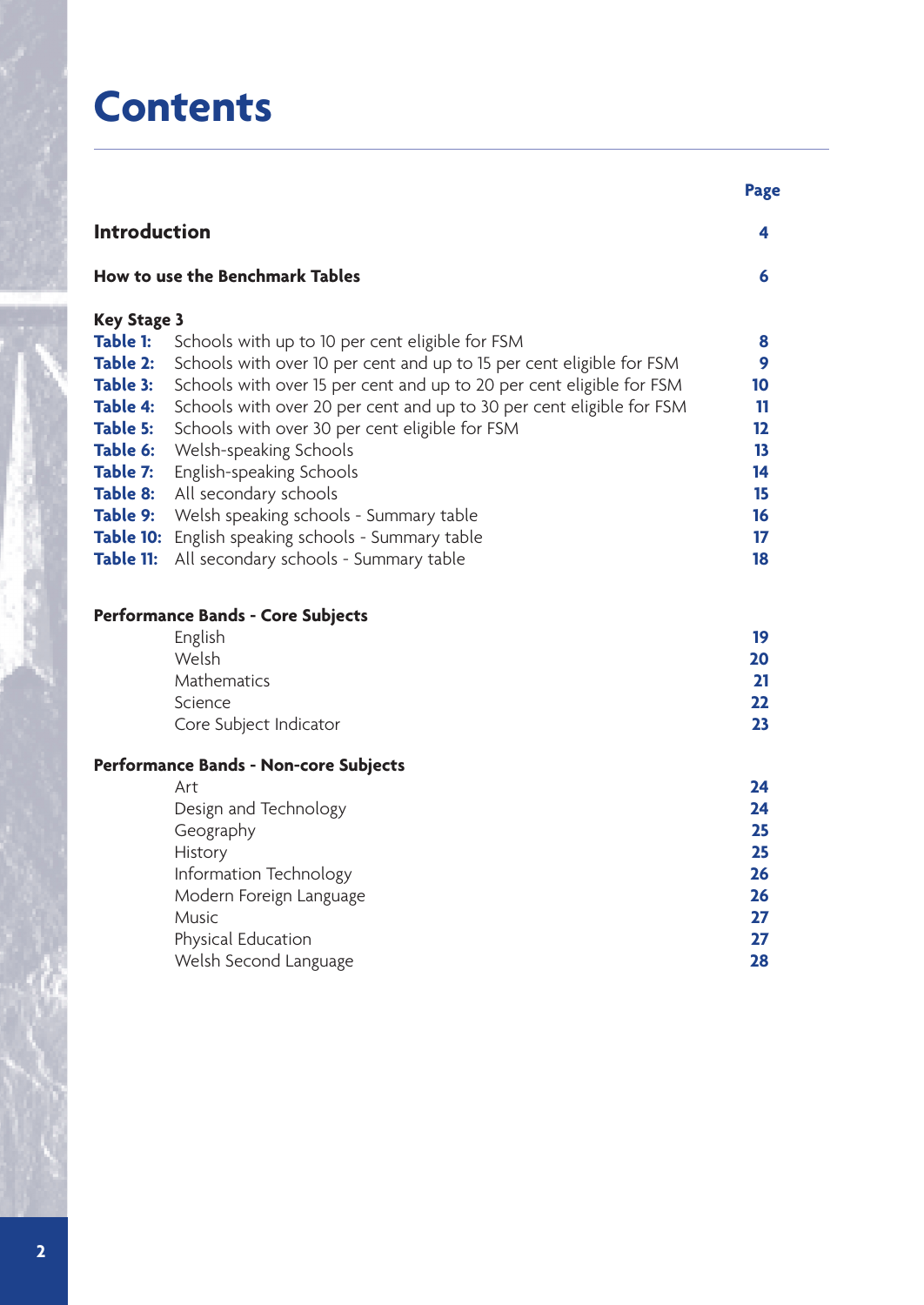## **Introduction**

This is the eighth year for which benchmark information has been published and it is hoped that schools and LEAs will use it to support their target setting processes. The tables displayed in this booklet are based on the results derived from the 2004 National Curriculum assessments.

The purpose of providing benchmark information is to show how well schools can do, whatever their circumstances. Benchmark Information brings together the results of similar schools into simple tables, which are ordered according to the proportion of children known to be eligible for free school meals (FSM). By looking at the tables, which have been extended for English-medium schools, schools can find out how well their results compare with similar schools.

The presentation of the benchmark information illustrates clearly the range of performance in each group of schools. Blank columns allow schools to enter their own results for different indicators i.e. the percentage of pupils attaining level 5 or above, or those achieving the Core Subject Indicator (CSI). The tables are based on the results from maintained schools.

For 2002 and 2003, the FSM percentage was based on pupils of all ages. For 2004, the FSM percentage is based on pupils of compulsory school age only.

The charts towards the back of the book show the number of schools in a range of performance bands for each subject and the Core Subject Indicator. The charts are based on the number of schools with more than five pupils eligible for assessment.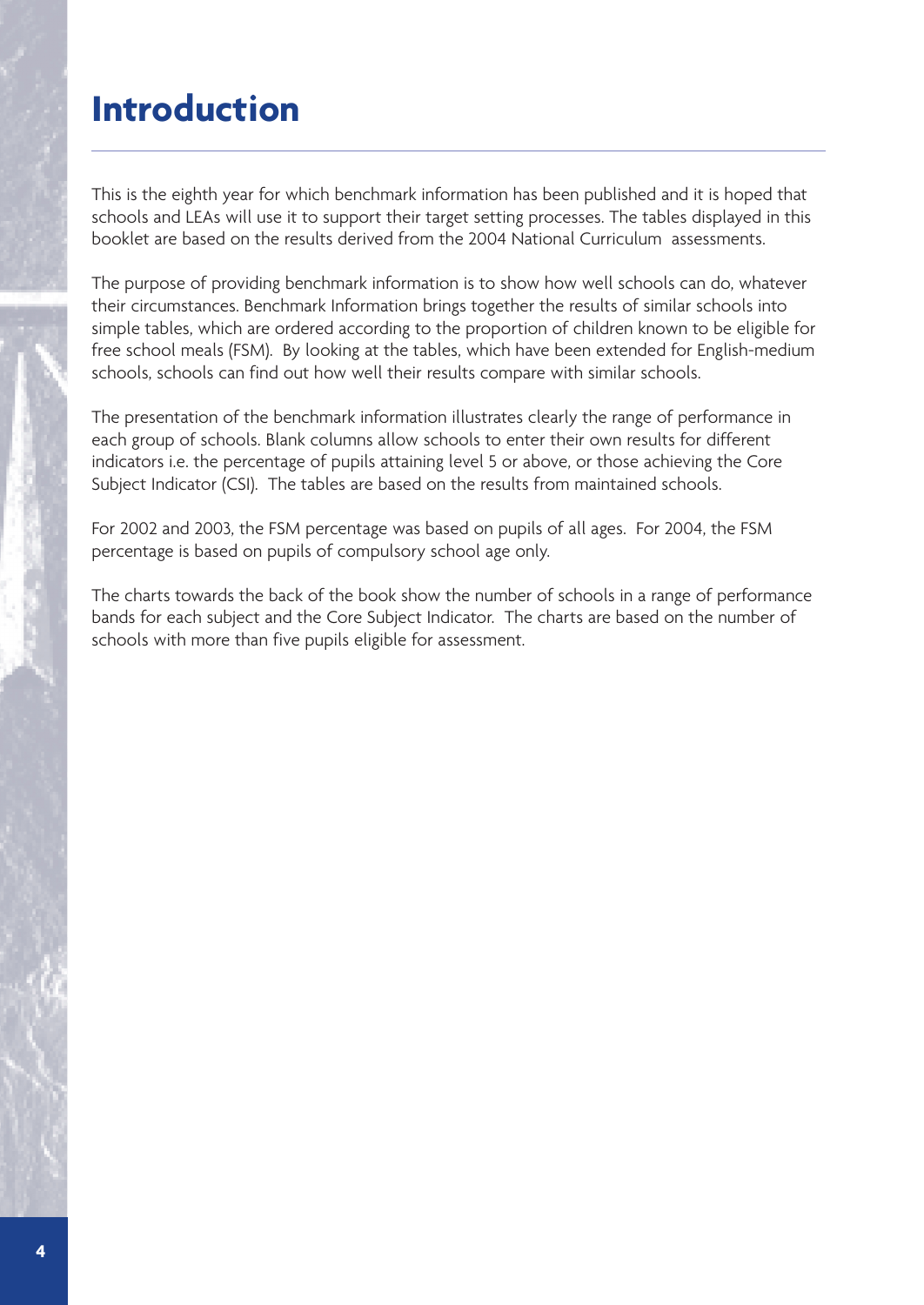

# **How to use the Benchmark Tables Sut i ddefnyddio'r tablau**

**Table 1: Schools with up to 10 per cent eligible for FSM Tabl 1: Ysgolion â hyd at 10 y cant yn gymwys i gael PYD**

Percentage of pupils achieving level 5 or above Canran y disgyblion yn cyrraedd lefel 5 neu uwch

| English/Saesneg                                 | Lower Quartile<br>Chwartel Isaf |  | Median<br>Canolrif |    | Upper Quartile<br>Chwartel Uchaf |    |    |  |    |    |  |
|-------------------------------------------------|---------------------------------|--|--------------------|----|----------------------------------|----|----|--|----|----|--|
| <b>Teacher Assessment</b><br>Asesiad Athro      |                                 |  | 72                 | 76 |                                  | 78 |    |  | 83 |    |  |
| Test<br>Prawf                                   | 60                              |  | 69                 |    |                                  | 77 |    |  | 80 |    |  |
| Mathematics/Mathemateg                          |                                 |  |                    |    |                                  |    |    |  |    |    |  |
| Teacher Assessment<br>Asesiad Athro             |                                 |  | 75                 |    |                                  | 80 | 83 |  | 85 |    |  |
| Test<br>Prawf                                   |                                 |  | 73                 |    |                                  | 76 |    |  | 80 | 90 |  |
| Science/Gwyddoniaeth                            |                                 |  |                    |    |                                  |    |    |  |    |    |  |
| Teacher Assessment<br>Asesiad Athro             |                                 |  | 70                 |    |                                  | 79 |    |  | 88 |    |  |
| Test<br>Prawf                                   |                                 |  | 76                 |    |                                  | 82 |    |  | 87 |    |  |
| Core Subject Indicator/Dangosydd Pynciau Craidd |                                 |  |                    |    |                                  |    |    |  |    |    |  |
| <b>Teacher Assessment</b><br>Asesiad Athro      |                                 |  | 60                 |    |                                  | 67 |    |  | 73 |    |  |
| Test<br>Prawf                                   |                                 |  | 60                 |    |                                  | 64 |    |  | 71 |    |  |
| Number of schools/Nifer yr ysgolion = 54        |                                 |  |                    |    |                                  |    |    |  |    |    |  |

School performance is in the bottom 25% (the lower quartile) of schools in the table.

Perfformiad Ysgol yn y 25% isaf (y chwartel isaf) o ysgolion yn y tabl. School performance is in the top 50% (above the median) and below the best performing 25% (the upper quartile).

Perfformiad ysgol yn y 50% uchaf (uwchlaw'r canolrif ac islaw'r 25% sy'n perfformio orau (y chwartel uchaf)

School performance is in the bottom 50% (below the median) of schools but above the lowest performing 25% (the lower quartile).

Perfformiad ysgol yn y 50% isaf (islaw'r canolrif) o ysgolion ond uwchlaw'r 25% isaf eu perfformiad (chwartel isaf)

School is performing in the top 25% (the upper quartile).

Ysgol yn perfformio yn y 25% uchaf (y chwartel uchaf)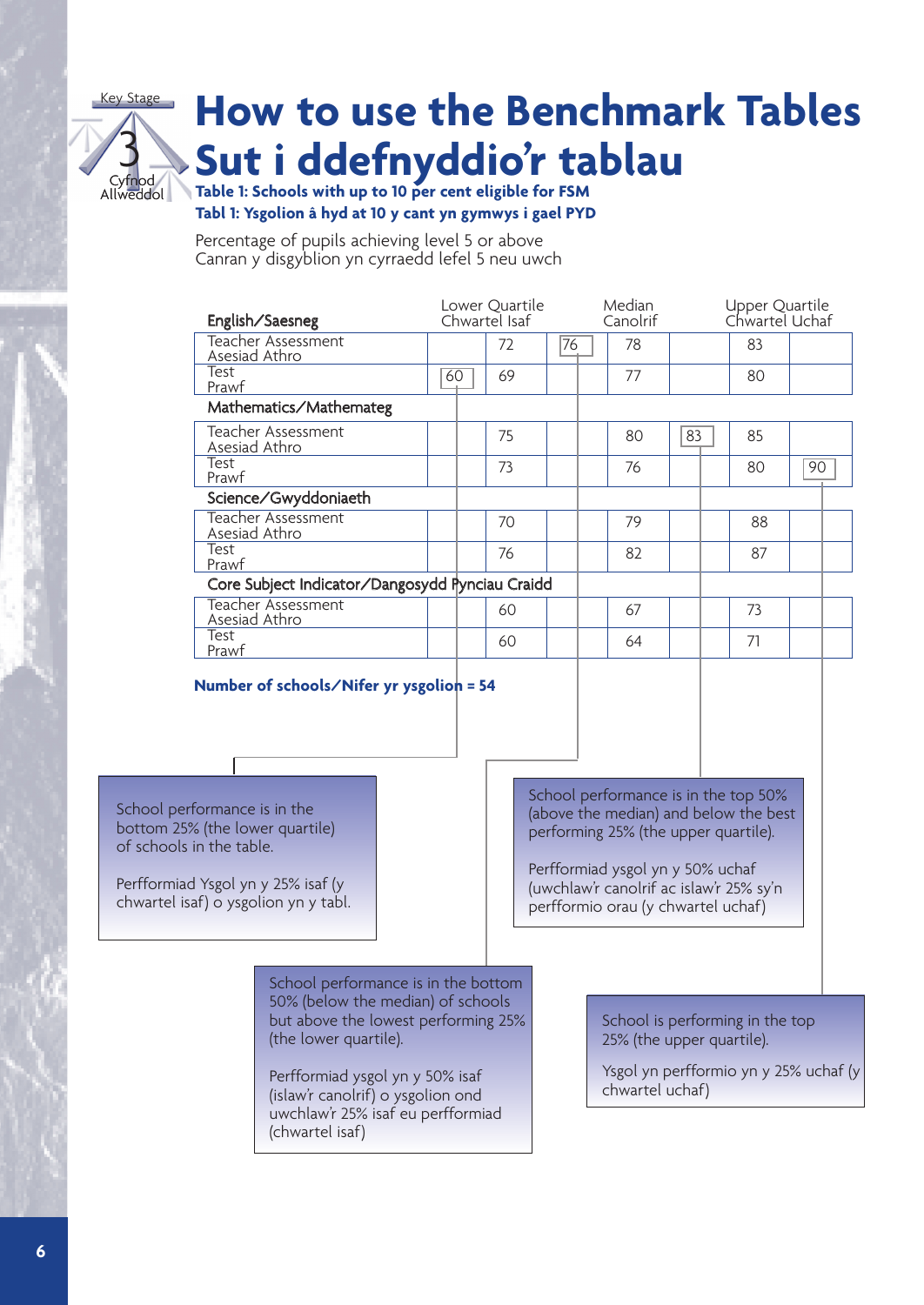

Cyfnod Allweddol

3

#### **Table 1: Schools with up to 10 per cent eligible for FSM**

#### **Tabl 1: Ysgolion sydd â hyd at 10 y cant o ddisgyblion â hawl i BYD**

Percentage of pupils achieving level 5 or above/Canran y disgyblion yn cyrraedd lefel 5 neu'n uwch

| English/Saesneg                                 | Lower Quartile<br>Chwartel Isaf |    | Median<br>Canolrif |    | Upper Quartile<br>Chwartel Uchaf |    |  |  |  |
|-------------------------------------------------|---------------------------------|----|--------------------|----|----------------------------------|----|--|--|--|
| Teacher Assessment<br>Asesiad Athro             |                                 | 73 |                    | 80 |                                  | 85 |  |  |  |
| Test<br>Prawf                                   |                                 | 71 |                    | 79 |                                  | 84 |  |  |  |
| Mathematics/Mathemateg                          |                                 |    |                    |    |                                  |    |  |  |  |
| <b>Teacher Assessment</b><br>Asesiad Athro      |                                 | 78 |                    | 83 |                                  | 87 |  |  |  |
| Test<br>Prawf                                   |                                 | 78 |                    | 83 |                                  | 86 |  |  |  |
| Science/Gwyddoniaeth                            |                                 |    |                    |    |                                  |    |  |  |  |
| Teacher Assessment<br>Asesiad Athro             |                                 | 75 |                    | 82 |                                  | 89 |  |  |  |
| Test<br>Prawf                                   |                                 | 80 |                    | 85 |                                  | 90 |  |  |  |
| Core Subject Indicator/Dangosydd Pynciau Craidd |                                 |    |                    |    |                                  |    |  |  |  |
| <b>Teacher Assessment</b><br>Asesiad Athro      |                                 | 63 |                    | 71 |                                  | 77 |  |  |  |
| Test                                            |                                 | 64 |                    | 71 |                                  | 77 |  |  |  |

|                                             | Lower Quartile | Median   | Upper Quartile |
|---------------------------------------------|----------------|----------|----------------|
| Art/Celf                                    | Chwartel Isaf  | Canolrif | Chwartel Uchaf |
| Teacher Assessment                          | 74             | 83       | 90             |
| Asesiad Athro                               |                |          |                |
| Design & Technology/Dylunio a Thechnoleg    |                |          |                |
| <b>Teacher Assessment</b>                   | 68             | 81       | 89             |
| Asesiad Athro                               |                |          |                |
| Geography/Daearyddiaeth                     |                |          |                |
| <b>Teacher Assessment</b>                   | 73             | 79       | 86             |
| Asesiad Athro                               |                |          |                |
| History/Hanes                               |                |          |                |
| Teacher Assessment                          | 70             | 78       | 89             |
| Asesiad Athro                               |                |          |                |
| Information Technology/Technoleg Gwybodaeth |                |          |                |
| Teacher Assessment                          | 70             | 84       | 92             |
| Asesiad Athro                               |                |          |                |
| Modern Foreign Language/leithoedd Fodern    |                |          |                |
| <b>Teacher Assessment</b>                   | 56             | 64       | 76             |
| Asesiad Athro                               |                |          |                |
| Music/Cerddoriaeth                          |                |          |                |
| Teacher Assessment                          | 73             | 81       | 88             |
| Asesiad Athro                               |                |          |                |
| Physical Education/Addysg Gorfforol         |                |          |                |
| <b>Teacher Assessment</b>                   | 69             | 79       | 87             |
| Asesiad Athro                               |                |          |                |
| Welsh Second Language/Cymraeg Ail laith     |                |          |                |
| Teacher Assessment                          | 48             | 56       | 67             |
| Asesiad Athro                               |                |          |                |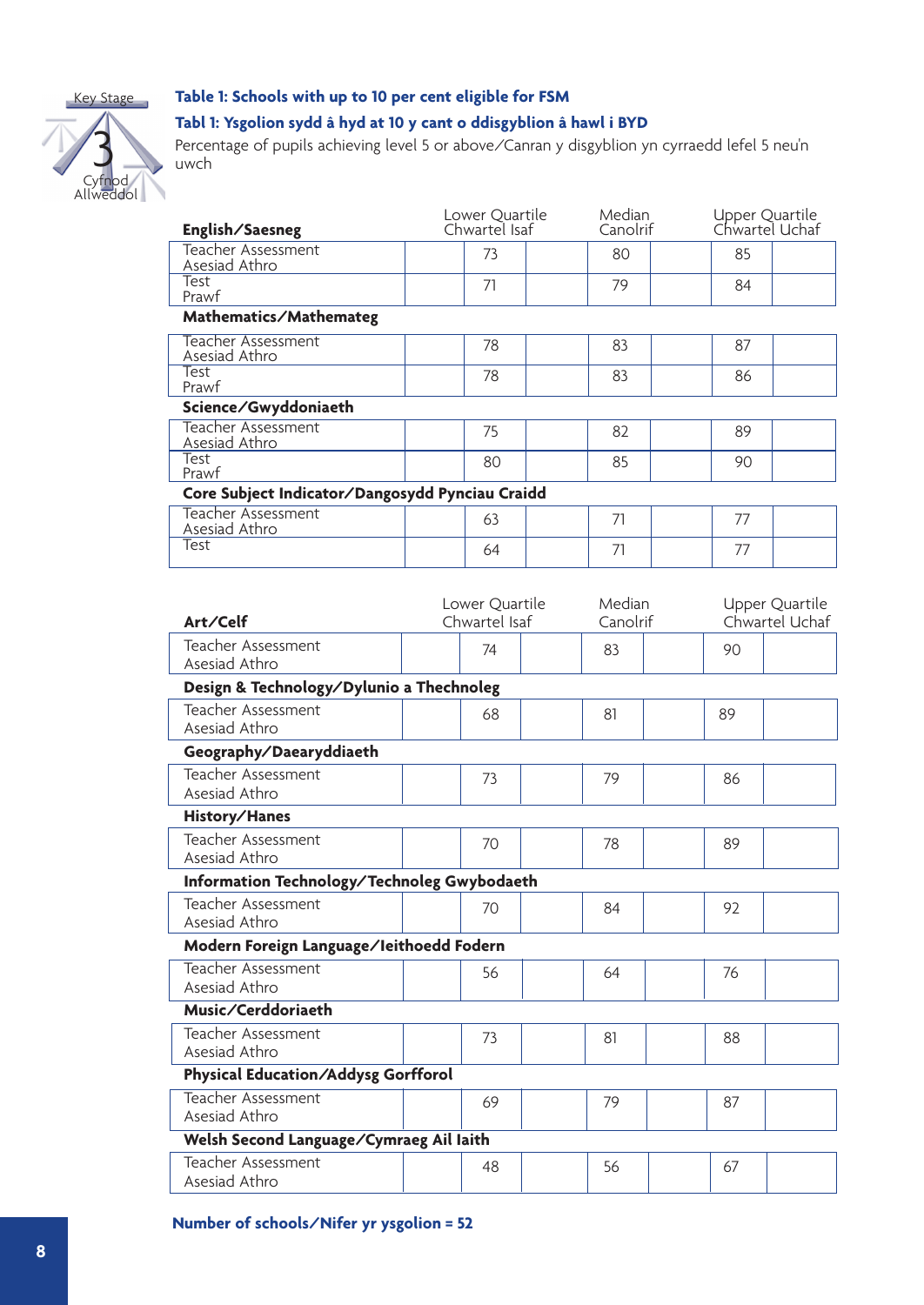



#### **Table 3: Schools with over 15 per cent and up to 20 per cent eligible for FSM**

#### **Tabl 3: Ysgolion sydd â dros 15 y cant, a hyd at 20 y cant o ddisgyblion â hawl i BYD**

Percentage of pupils achieving level 5 or above/Canran y disgyblion yn cyrraedd lefel 5 neu uwch

| English/Saesneg                                 | Lower Quartile<br>Chwartel Isaf |  | Median<br>Canolrif |    | Upper Quartile<br>Chwartel Uchaf |
|-------------------------------------------------|---------------------------------|--|--------------------|----|----------------------------------|
| Teacher Assessment<br>Asesiad Athro             | 61                              |  | 65                 | 73 |                                  |
| lest<br>Prawf                                   | 56                              |  | 62                 | 72 |                                  |
| Mathematics/Mathemateg                          |                                 |  |                    |    |                                  |
| Teacher Assessment<br>Asesiad Athro             | 66                              |  | 70                 | 76 |                                  |
| Test<br>Prawf                                   | 64                              |  | 69                 | 74 |                                  |
| Science/Gwyddoniaeth                            |                                 |  |                    |    |                                  |
| Teacher Assessment<br>Asesiad Athro             | 63                              |  | 71                 | 76 |                                  |
| Test<br>Prawf                                   | 67                              |  | 74                 | 77 |                                  |
| Core Subject Indicator/Dangosydd Pynciau Craidd |                                 |  |                    |    |                                  |
| Teacher Assessment<br>Asesiad Athro             | 49                              |  | 55                 | 63 |                                  |
| Test<br>Prawf                                   | 48                              |  | 54                 | 61 |                                  |

|                                             | Lower Quartile | Median   |    | Upper Quartile |
|---------------------------------------------|----------------|----------|----|----------------|
| Art/Celf                                    | Chwartel Isaf  | Canolrif |    | Chwartel Uchaf |
| Teacher Assessment<br>Asesiad Athro         | 69             | 75       | 84 |                |
| Design & Technology/Dylunio a Thechnoleg    |                |          |    |                |
| <b>Teacher Assessment</b><br>Asesiad Athro  | 66             | 71       | 81 |                |
| Geography/Daearyddiaeth                     |                |          |    |                |
| <b>Teacher Assessment</b><br>Asesiad Athro  | 63             | 68       | 72 |                |
| History/Hanes                               |                |          |    |                |
| Teacher Assessment<br>Asesiad Athro         | 63             | 67       | 73 |                |
| Information Technology/Technoleg Gwybodaeth |                |          |    |                |
| Teacher Assessment<br>Asesiad Athro         | 60             | 73       | 81 |                |
| Modern Foreign Language/Ieithoedd Fodern    |                |          |    |                |
| Teacher Assessment<br>Asesiad Athro         | 42             | 53       | 64 |                |
| Music/Cerddoriaeth                          |                |          |    |                |
| Teacher Assessment<br>Asesiad Athro         | 54             | 62       | 75 |                |
| Physical Education/Addysg Gorfforol         |                |          |    |                |
| <b>Teacher Assessment</b><br>Asesiad Athro  | 62             | 74       | 81 |                |
| Welsh Second Language/Cymraeg Ail laith     |                |          |    |                |
| Teacher Assessment<br>Asesiad Athro         | 34             | 45       | 60 |                |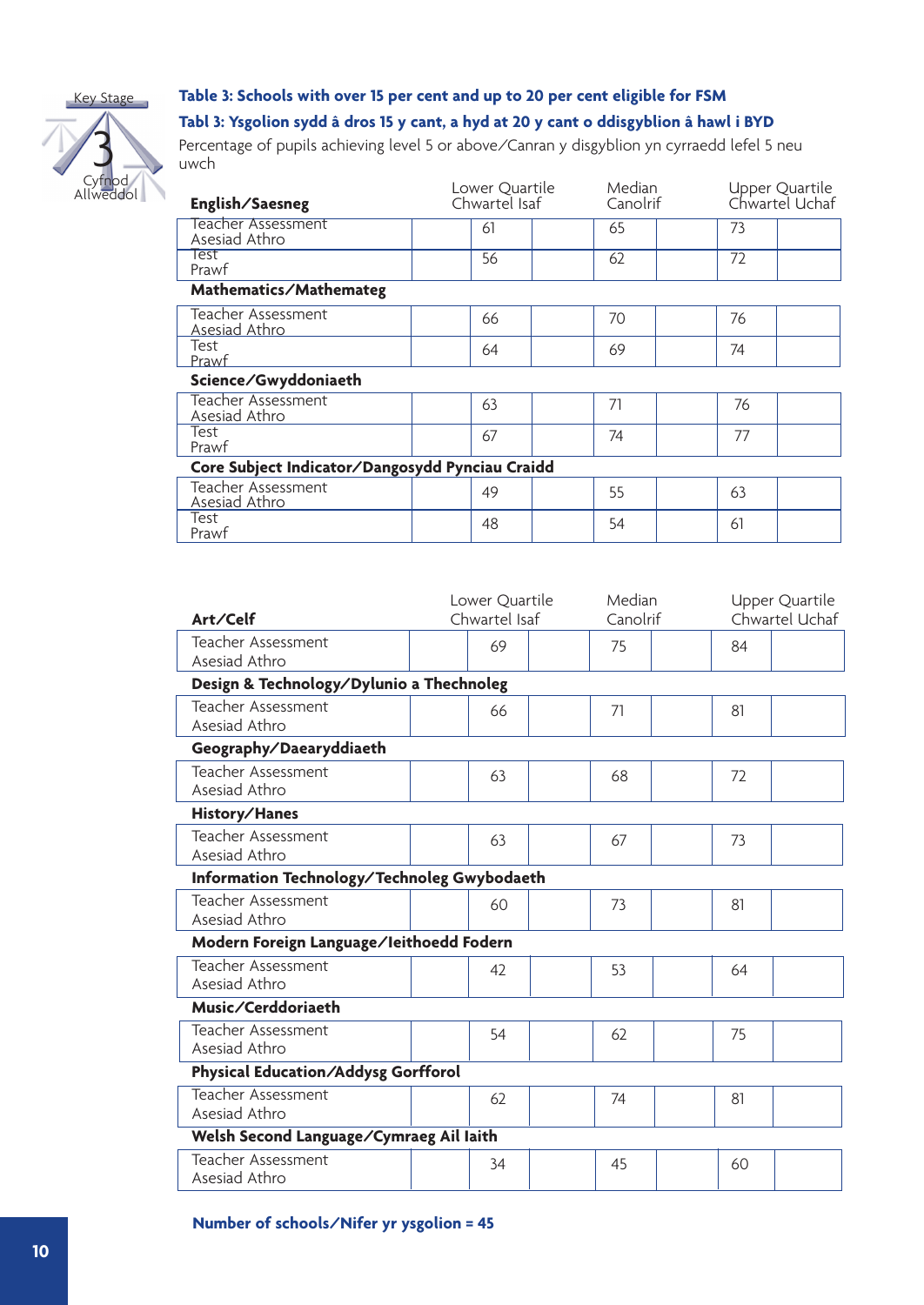

## Cyfnod Allweddol 3

#### **Table 5: Schools with over 30 per cent eligible for FSM**

#### **Tabl 5: Ysgolion sydd â dros 30 y cant o ddisgyblion â hawl i BYD**

Percentage of pupils achieving level 5 or above/Canran y disgyblion yn cyrraedd lefel 5 neu uwch

| English/Saesneg                                 | Lower Quartile<br>Chwartel Isaf | Median<br>Canolrif | Upper Quartile<br>Chwartel Uchaf |  |
|-------------------------------------------------|---------------------------------|--------------------|----------------------------------|--|
| Teacher Assessment<br>Asesiad Athro             | 43                              | 51                 | 56                               |  |
| Test<br>Prawf                                   | 44                              | 47                 | 52                               |  |
| Mathematics/Mathemateg                          |                                 |                    |                                  |  |
| Teacher Assessment<br><b>Asesiad Athro</b>      | 51                              | 56                 | 65                               |  |
| Test<br>Prawf                                   | 49                              | 54                 | 62                               |  |
| Science/Gwyddoniaeth                            |                                 |                    |                                  |  |
| Teacher Assessment<br>Asesiad Athro             | 50                              | 58                 | 63                               |  |
| Test<br>Prawf                                   | 52                              | 57                 | 62                               |  |
| Core Subject Indicator/Dangosydd Pynciau Craidd |                                 |                    |                                  |  |
| <b>Teacher Assessment</b><br>Asesiad Athro      | 32                              | 39                 | 44                               |  |
| Test<br>Prawf                                   | 34                              | 40                 | 42                               |  |

| Art/Celf                                    | Lower Quartile<br>Chwartel Isaf | Median<br>Canolrif |    | Upper Quartile<br>Chwartel Uchaf |
|---------------------------------------------|---------------------------------|--------------------|----|----------------------------------|
| Teacher Assessment<br>Asesiad Athro         | 36                              | 55                 | 66 |                                  |
| Design & Technology/Dylunio a Thechnoleg    |                                 |                    |    |                                  |
| Teacher Assessment<br>Asesiad Athro         | 37                              | 51                 | 63 |                                  |
| Geography/Daearyddiaeth                     |                                 |                    |    |                                  |
| <b>Teacher Assessment</b><br>Asesiad Athro  | 37                              | 56                 | 65 |                                  |
| History/Hanes                               |                                 |                    |    |                                  |
| <b>Teacher Assessment</b><br>Asesiad Athro  | 41                              | 50                 | 59 |                                  |
| Information Technology/Technoleg Gwybodaeth |                                 |                    |    |                                  |
| Teacher Assessment<br>Asesiad Athro         | 40                              | 54                 | 60 |                                  |
| Modern Foreign Language/leithoedd Fodern    |                                 |                    |    |                                  |
| Teacher Assessment<br>Asesiad Athro         | 26                              | 39                 | 44 |                                  |
| Music/Cerddoriaeth                          |                                 |                    |    |                                  |
| Teacher Assessment<br>Asesiad Athro         | 36                              | 49                 | 63 |                                  |
| Physical Education/Addysg Gorfforol         |                                 |                    |    |                                  |
| Teacher Assessment<br>Asesiad Athro         | 33                              | 55                 | 73 |                                  |
| Welsh Second Language/Cymraeg Ail laith     |                                 |                    |    |                                  |
| <b>Teacher Assessment</b><br>Asesiad Athro  | 16                              | 25                 | 43 |                                  |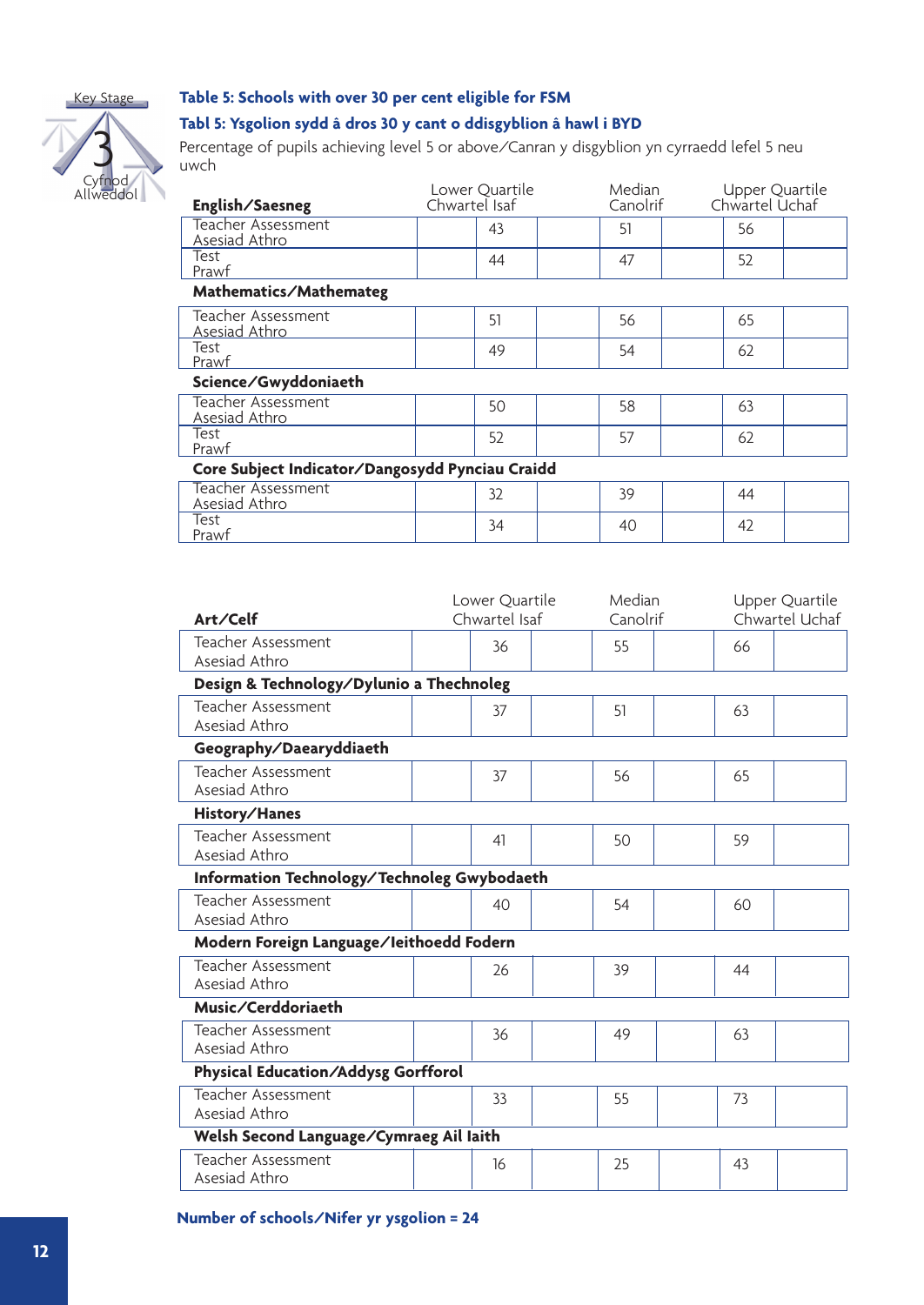



#### **Table 7: English speaking schools Tabl 7: Ysgolion Saesneg**

Percentage of pupils achieving level 5 or above/Canran y disgyblion yn cyrraedd lefel 5 neu uwch

| English/Saesneg                                 | Lower Quartile<br>Chwartel Isaf | <b>Median</b><br>Canolrif | Upper Quartile<br>Chwartel Uchaf |  |  |  |  |  |  |
|-------------------------------------------------|---------------------------------|---------------------------|----------------------------------|--|--|--|--|--|--|
| Teacher Assessment<br>Asesiad Athro             | 56                              | 66                        | 74                               |  |  |  |  |  |  |
| Test/Prawf                                      | 56                              | 65                        | 73                               |  |  |  |  |  |  |
| Mathematics/Mathemateg                          |                                 |                           |                                  |  |  |  |  |  |  |
| Teacher Assessment<br>Asesiad Athro             | 63                              | 72                        | 79                               |  |  |  |  |  |  |
| Test/Prawf                                      | 63                              | 71                        | 77                               |  |  |  |  |  |  |
| Science/Gwyddoniaeth                            |                                 |                           |                                  |  |  |  |  |  |  |
| Teacher Assessment<br>Asesiad Athro             | 64                              | 72                        | 81                               |  |  |  |  |  |  |
| Test/Prawf                                      | 66                              | 75                        | 82                               |  |  |  |  |  |  |
| Core Subject Indicator/Dangosydd Pynciau Craidd |                                 |                           |                                  |  |  |  |  |  |  |
| Teacher Assessment<br>Asesiad Atrho             | 45                              | 56                        | 65                               |  |  |  |  |  |  |
| Test/Prawf                                      | 46                              | 57                        | 65                               |  |  |  |  |  |  |

|                                             | Lower Quartile | Median   |    | Upper Quartile |
|---------------------------------------------|----------------|----------|----|----------------|
| Art/Celf                                    | Chwartel Isaf  | Canolrif |    | Chwartel Uchaf |
| Teacher Assessment<br>Asesiad Athro         | 63             | 74       | 86 |                |
| Design & Technology/Dylunio a Thechnoleg    |                |          |    |                |
| Teacher Assessment<br>Asesiad Athro         | 58             | 71       | 83 |                |
| Geography/Daearyddiaeth                     |                |          |    |                |
| <b>Teacher Assessment</b><br>Asesiad Athro  | 59             | 69       | 78 |                |
| History/Hanes                               |                |          |    |                |
| <b>Teacher Assessment</b><br>Asesiad Athro  | 59             | 68       | 75 |                |
| Information Technology/Technoleg Gwybodaeth |                |          |    |                |
| <b>Teacher Assessment</b><br>Asesiad Athro  | 56             | 69       | 82 |                |
| Modern Foreign Language/Ieithoedd Fodern    |                |          |    |                |
| Teacher Assessment<br>Asesiad Athro         | 38             | 51       | 63 |                |
| Music/Cerddoriaeth                          |                |          |    |                |
| Teacher Assessment<br>Asesiad Athro         | 54             | 68       | 81 |                |
| Physical Education/Addysg Gorfforol         |                |          |    |                |
| <b>Teacher Assessment</b><br>Asesiad Athro  | 56             | 70       | 82 |                |
| Welsh Second Language/Cymraeg Ail laith     |                |          |    |                |
| <b>Teacher Assessment</b><br>Asesiad Athro  | 30             | 45       | 56 |                |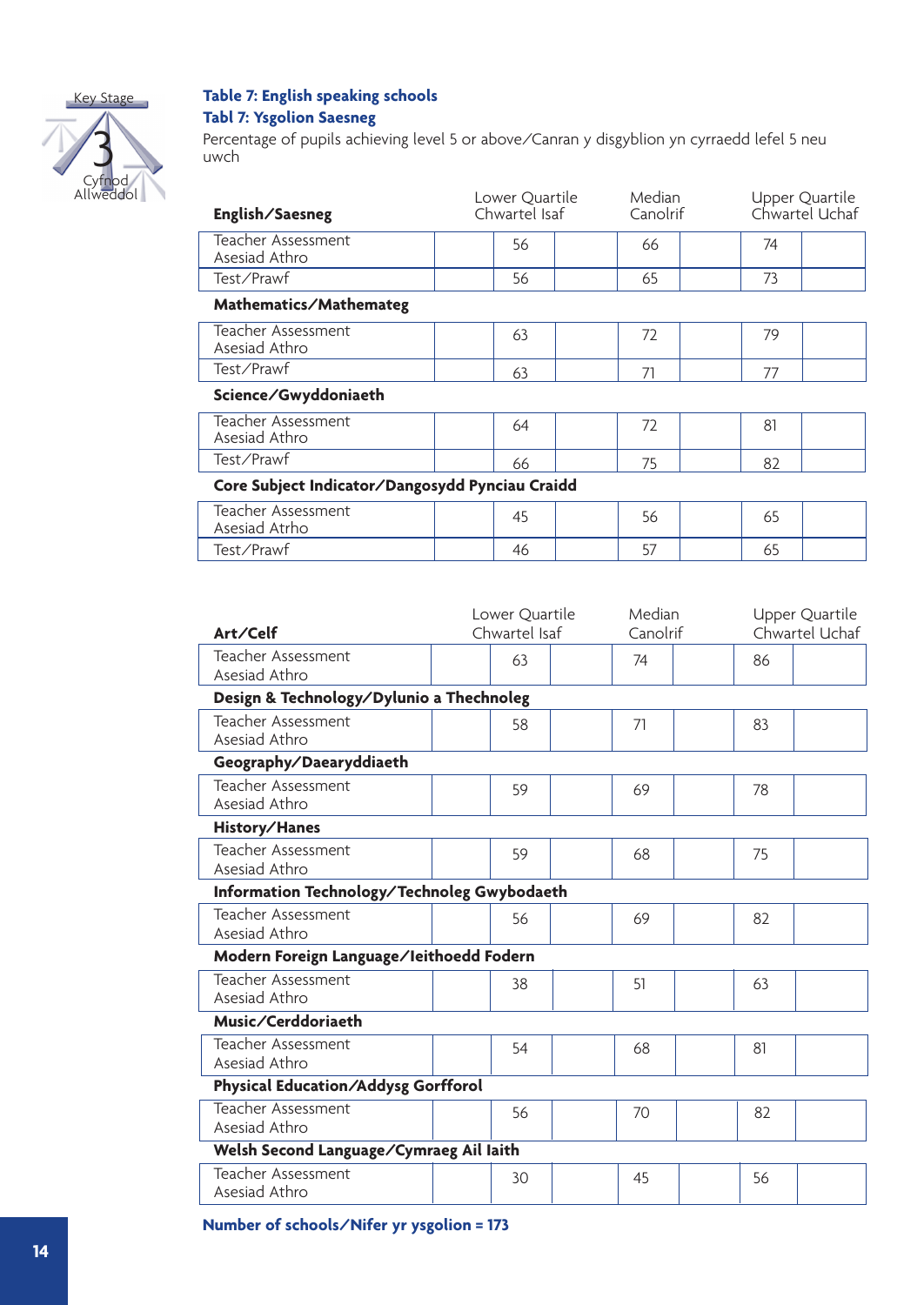

#### **Tabl 9: Welsh speaking schools - Summary table**

#### **Tabl 9: Ysgolion Cymraeg - Tabl crynodeb**



Percentage of pupils achieving level 5 or above/Canran y disgyblion yn cyrraedd lefel 5 neu uwch

| uvvcii                                            | FSM band/Band PYD                           |                 |                 |                 |                                                  |                                              |  |  |
|---------------------------------------------------|---------------------------------------------|-----------------|-----------------|-----------------|--------------------------------------------------|----------------------------------------------|--|--|
|                                                   | Up to 10<br>per cent<br>Hyd at 10<br>y cant | $11 - 15$       | $16 - 20$       | $21 - 30$       | 31 per cent<br>or more<br>31 y cant<br>neu ragor | All<br><b>Schools</b><br><b>Pob</b><br>Ysgol |  |  |
| English/Saesneg                                   |                                             |                 |                 |                 |                                                  |                                              |  |  |
| Teacher Assessment                                | 77                                          | $\overline{73}$ | 65              | 68              |                                                  | 73                                           |  |  |
| <u>Asesiad Athro</u><br>Test/Prawf                | $\overline{76}$                             | 70              | 65              | 65              | $\overline{\phantom{a}}$                         | $\overline{71}$                              |  |  |
| Welsh/Cymraeg                                     |                                             |                 |                 |                 |                                                  |                                              |  |  |
| <b>Teacher Assessment</b><br><b>Asesiad Athro</b> | 77                                          | 74              | 67              | 77              |                                                  | 74                                           |  |  |
| Test/Prawf                                        | 77                                          | 73              | 68              | 76              | $\overline{\phantom{a}}$                         | 74                                           |  |  |
| Mathematics/Mathemateg                            |                                             |                 |                 |                 |                                                  |                                              |  |  |
| Teacher Assessment<br>Asesiad Athro               | 78                                          | $\overline{77}$ | 67              | $\overline{74}$ | $\overline{\phantom{a}}$                         | 76                                           |  |  |
| Test/Prawf                                        | $\overline{79}$                             | 75              | 69              | 68              | $\overline{\phantom{a}}$                         | $\overline{75}$                              |  |  |
| Science/Gwyddoniaeth                              |                                             |                 |                 |                 |                                                  |                                              |  |  |
| <b>Teacher Assessment</b><br>Asesiad Athro        | 77                                          | 73              | 65              | 71              | $\overline{\phantom{a}}$                         | 73                                           |  |  |
| Test/Prawf                                        | $\overline{80}$                             | $\overline{76}$ | $\overline{67}$ | 67              |                                                  | 76                                           |  |  |
| Core Subject Indicator/Dangosydd Pynciau Craidd   |                                             |                 |                 |                 |                                                  |                                              |  |  |
| Teacher Assessment<br><b>Asesiad Athro</b>        | 67                                          | 63              | 53              | 59              |                                                  | 63                                           |  |  |
| Test/Prawf                                        | 68                                          | 62              | $\overline{55}$ | 56              | $\overline{\phantom{a}}$                         | 63                                           |  |  |
| Art/Celf                                          |                                             |                 |                 |                 |                                                  |                                              |  |  |
| Teacher Assessment<br>Asesiad Athro               | 82                                          | 83              | 75              | 74              |                                                  | 81                                           |  |  |
| Design & Technology/Dynlunio a Thechnoleg         |                                             |                 |                 |                 |                                                  |                                              |  |  |
| <b>Teacher Assessment</b>                         |                                             |                 |                 |                 |                                                  |                                              |  |  |
| Asesiad Athro                                     | 73                                          | 72              | 70              | 80              |                                                  | 73                                           |  |  |
| Geography/Daearyddiaeth                           |                                             |                 |                 |                 |                                                  |                                              |  |  |
| Teacher Assessment<br>Asesiad Athro               | 77                                          | 72              | 70              | 58              |                                                  | 73                                           |  |  |
| History/Hanes                                     |                                             |                 |                 |                 |                                                  |                                              |  |  |
| Teacher Assessment                                | 76                                          | 70              | 68              | 79              |                                                  | 73                                           |  |  |
| Asesiad Athro                                     |                                             |                 |                 |                 |                                                  |                                              |  |  |
| Information Technology/Technoleg Gwybodaeth       |                                             |                 |                 |                 |                                                  |                                              |  |  |
| Teacher Assessment<br>Asesiad Athro               | 79                                          | 83              | 62              | 66              |                                                  | 77                                           |  |  |
| Modern Foreign Language/Ieithoedd Fodern          |                                             |                 |                 |                 |                                                  |                                              |  |  |
| Teacher Assessment<br>Asesiad Athro               | 63                                          | 58              | 62              | 71              |                                                  | 62                                           |  |  |
| Music/Cerddoriaeth                                |                                             |                 |                 |                 |                                                  |                                              |  |  |
| Teacher Assessment                                |                                             |                 |                 |                 |                                                  |                                              |  |  |
| Asesiad Athro                                     | 76                                          | 76              | 71              | 80              |                                                  | 75                                           |  |  |
| Physical Education/Addysg Gorfforol               |                                             |                 |                 |                 |                                                  |                                              |  |  |
| Teacher Assessment                                | 73                                          | 71              | 74              | 69              |                                                  | 73                                           |  |  |
| Asesiad Athro                                     |                                             |                 |                 |                 |                                                  |                                              |  |  |
| Welsh Second Language/Cymraeg Ail Iaith           |                                             |                 |                 |                 |                                                  |                                              |  |  |
| Teacher Assessment<br>Asesiad Athro               |                                             |                 |                 |                 |                                                  |                                              |  |  |
|                                                   |                                             |                 |                 |                 |                                                  |                                              |  |  |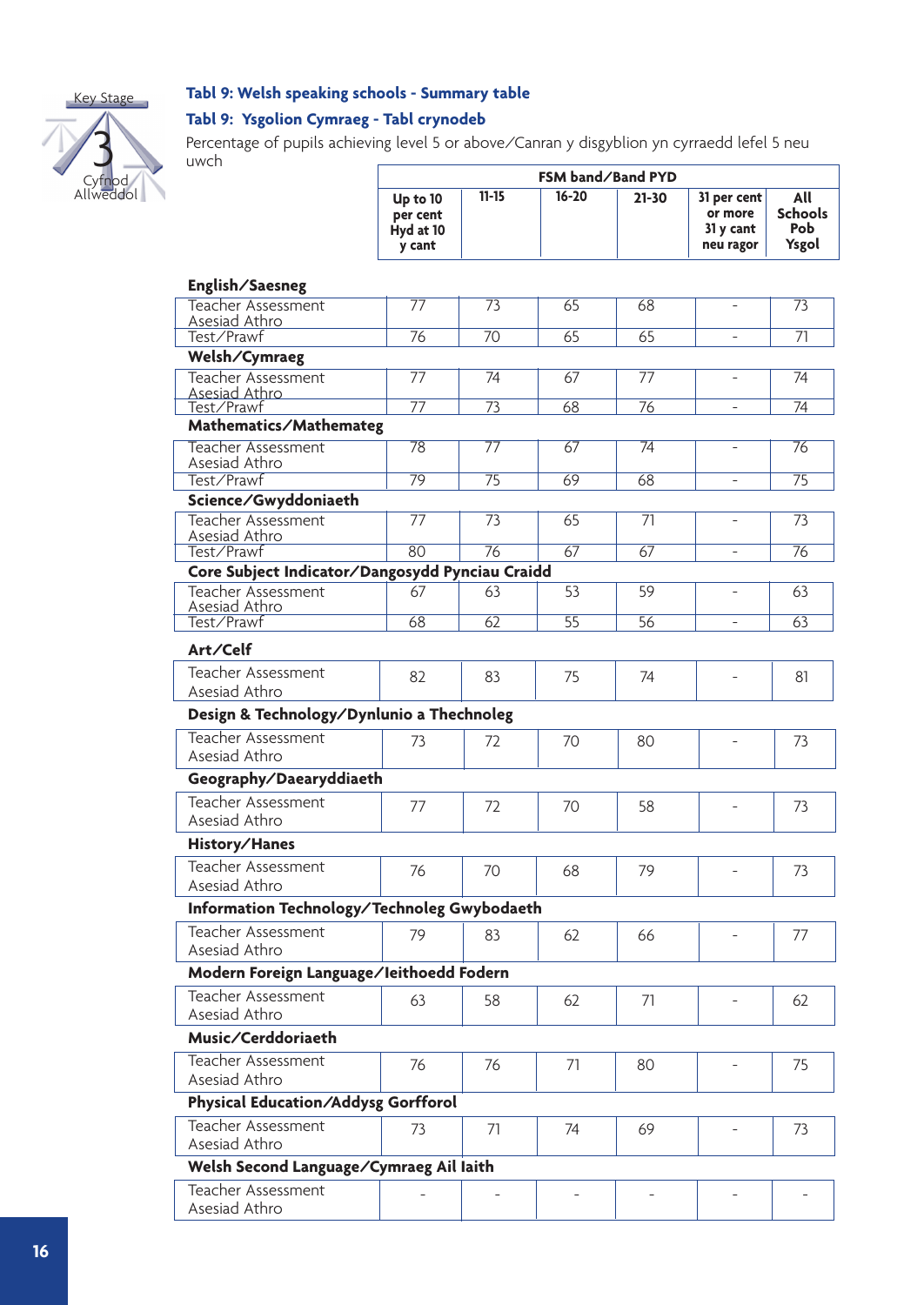

#### **Table 11: All Secondary schools - summary table**

#### **Tabl 11: Pob ysgol Uwchradd - tabl crynodeb**

Percentage of pupils achieving level 5 or above/Canran y disgyblion yn cyrraedd lefel 5 neu uwch

|                                                 | FSM band/Band PYD                           |                 |           |                 |                                                  |                                              |
|-------------------------------------------------|---------------------------------------------|-----------------|-----------|-----------------|--------------------------------------------------|----------------------------------------------|
|                                                 | Up to 10<br>per cent<br>Hyd at 10<br>y cant | $11 - 15$       | $16 - 20$ | $21 - 30$       | 31 per cent<br>or more<br>31 y cant<br>neu ragor | All<br><b>Schools</b><br><b>Pob</b><br>Ysgol |
| English/Saesneg                                 |                                             |                 |           |                 |                                                  |                                              |
| <b>Teacher Assessment</b><br>Asesiad Athro      | 80                                          | $\overline{71}$ | 66        | 59              | 50                                               | 67                                           |
| Test/Prawf                                      | 78                                          | $\overline{71}$ | 63        | 60              | 48                                               | 66                                           |
| Welsh/Cymraeg                                   |                                             |                 |           |                 |                                                  |                                              |
| Teacher Assessment<br>Asesiad Athro             | 76                                          | 73              | 66        | 76              |                                                  | $\overline{73}$                              |
| Test/Prawf                                      | $\overline{76}$                             | $\overline{73}$ | 68        | $\overline{76}$ |                                                  | $\overline{74}$                              |
| Mathematics/Mathemateg                          |                                             |                 |           |                 |                                                  |                                              |
| Teacher Assessment<br>Asesiad Athro             | 83                                          | 77              | 70        | 66              | 56                                               | 72                                           |
| Test/Prawf                                      | 82                                          | 76              | 69        | 66              | $\overline{55}$                                  | $\overline{72}$                              |
| Science/Gwyddoniaeth                            |                                             |                 |           |                 |                                                  |                                              |
| Teacher Assessment<br>Asesiad Athro             | 82                                          | 76              | 70        | 67              | 55                                               | 72                                           |
| Test/Prawf                                      | 85                                          | 78              | 72        | 68              | 56                                               | 74                                           |
| Core Subject Indicator/Dangosydd Pynciau Craidd |                                             |                 |           |                 |                                                  |                                              |
| <b>Teacher Assessment</b><br>Asesiad Athro      | 71                                          | 62              | 55        | 49              | 38                                               | 58                                           |
| Test/Prawf                                      | $\overline{71}$                             | 63              | 54        | 51              | 39                                               | 58                                           |
| Art/Celf                                        |                                             |                 |           |                 |                                                  |                                              |
| Teacher Assessment<br>Asesiad Athro             | 83                                          | 78              | 77        | 70              | 55                                               | 75                                           |
| Design & Technology/Dynlunio a Thechnoleg       |                                             |                 |           |                 |                                                  |                                              |
| Teacher Assessment                              | 78                                          | 75              | 74        | 65              | 51                                               | 71                                           |
| Asesiad Athro                                   |                                             |                 |           |                 |                                                  |                                              |
| Geography/Daearyddiaeth                         |                                             |                 |           |                 |                                                  |                                              |
| Teacher Assessment<br>Asesiad Athro             | 79                                          | 75              | 67        | 60              | 50                                               | 69                                           |
| History/Hanes                                   |                                             |                 |           |                 |                                                  |                                              |
| Teacher Assessment                              | 80                                          | 73              | 67        | 61              | 49                                               | 68                                           |
| Asesiad Athro                                   |                                             |                 |           |                 |                                                  |                                              |
| Information Technology/Technoleg Gwybodaeth     |                                             |                 |           |                 |                                                  |                                              |
| Teacher Assessment<br>Asesiad Athro             | 79                                          | 74              | 70        | 61              | 49                                               | 69                                           |
| Modern Foreign Language/leithoedd Fodern        |                                             |                 |           |                 |                                                  |                                              |
| <b>Teacher Assessment</b>                       |                                             |                 |           |                 |                                                  |                                              |
| Asesiad Athro                                   | 63                                          | 59              | 53        | 41              | 38                                               | 53                                           |
| Music/Cerddoriaeth                              |                                             |                 |           |                 |                                                  |                                              |
| Teacher Assessment                              |                                             |                 |           |                 |                                                  |                                              |
| Asesiad Athro                                   | 82                                          | 71              | 65        | 68              | 49                                               | 70                                           |
| Physical Education/Addysg Gorfforol             |                                             |                 |           |                 |                                                  |                                              |
| Teacher Assessment<br>Asesiad Athro             | 77                                          | 70              | 70        | 62              | 57                                               | 69                                           |
| Welsh Second Language/Cymraeg Ail laith         |                                             |                 |           |                 |                                                  |                                              |
| Teacher Assessment                              |                                             |                 |           |                 |                                                  |                                              |
| Asesiad Athro                                   | 54                                          | 50              | 45        | 37              | 32                                               | 44                                           |
|                                                 |                                             |                 |           |                 |                                                  |                                              |

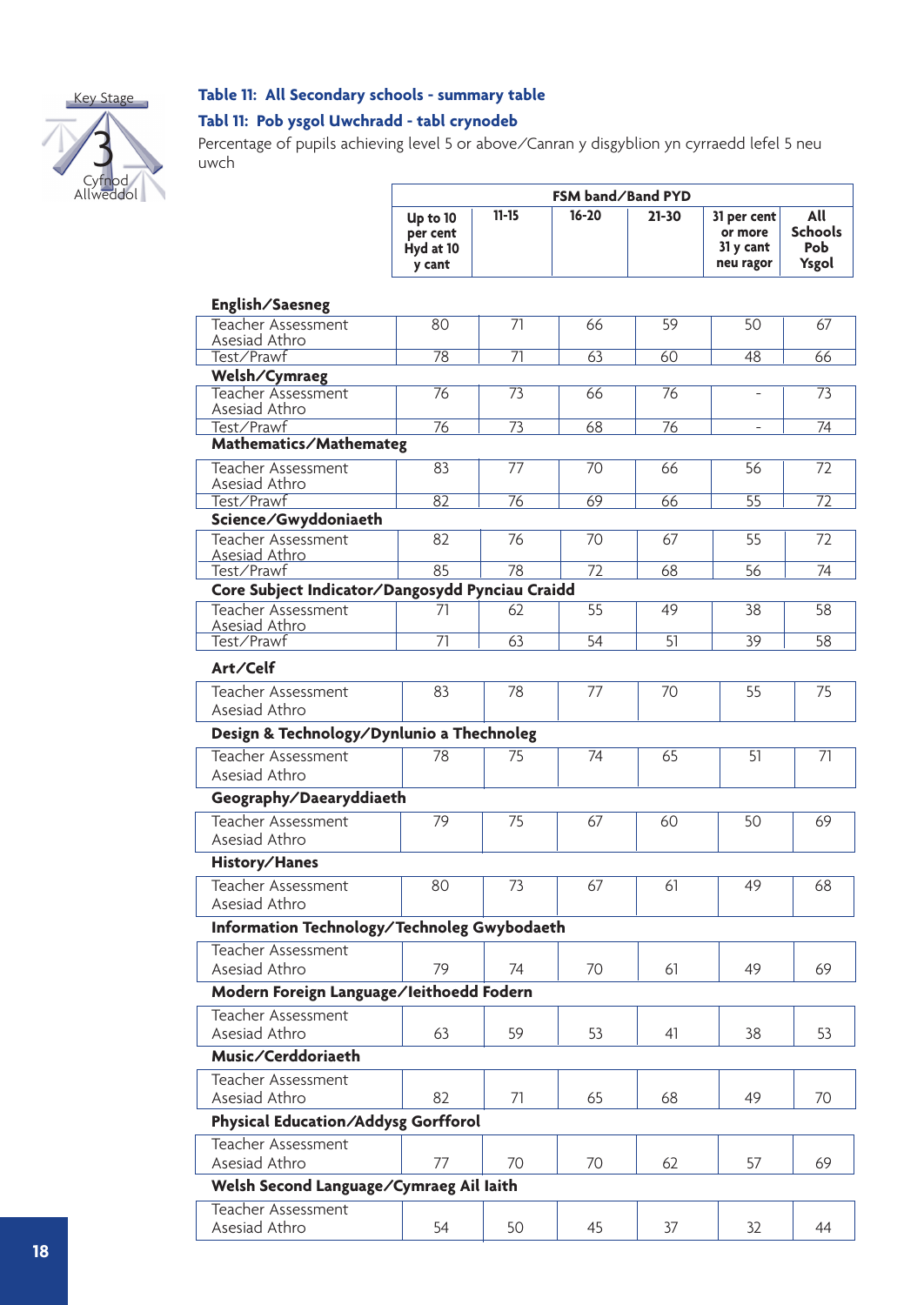#### **Welsh/Cymraeg**

#### **Teacher Assessments/Asesiadau Athrawon**





### **Welsh/Cymraeg**



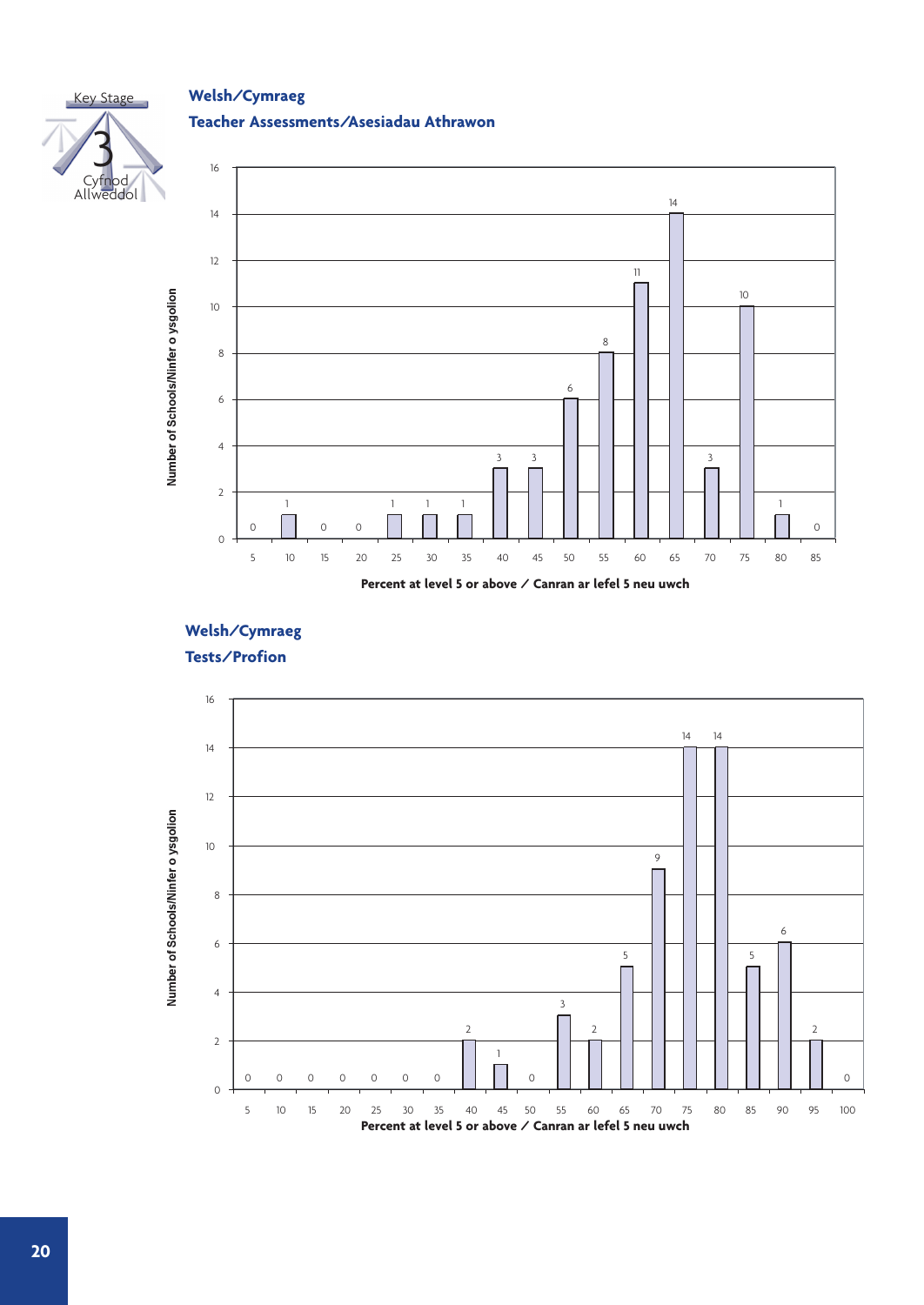

### **Science/Gwyddoniaeth**

#### **Teacher Assessments/Asesiadau Athrawon**



#### **Percent at level 5 or above / Canran ar lefel 5 neu uwch**

#### **Science/Gwyddoniaeth**



**Tests/Profion**

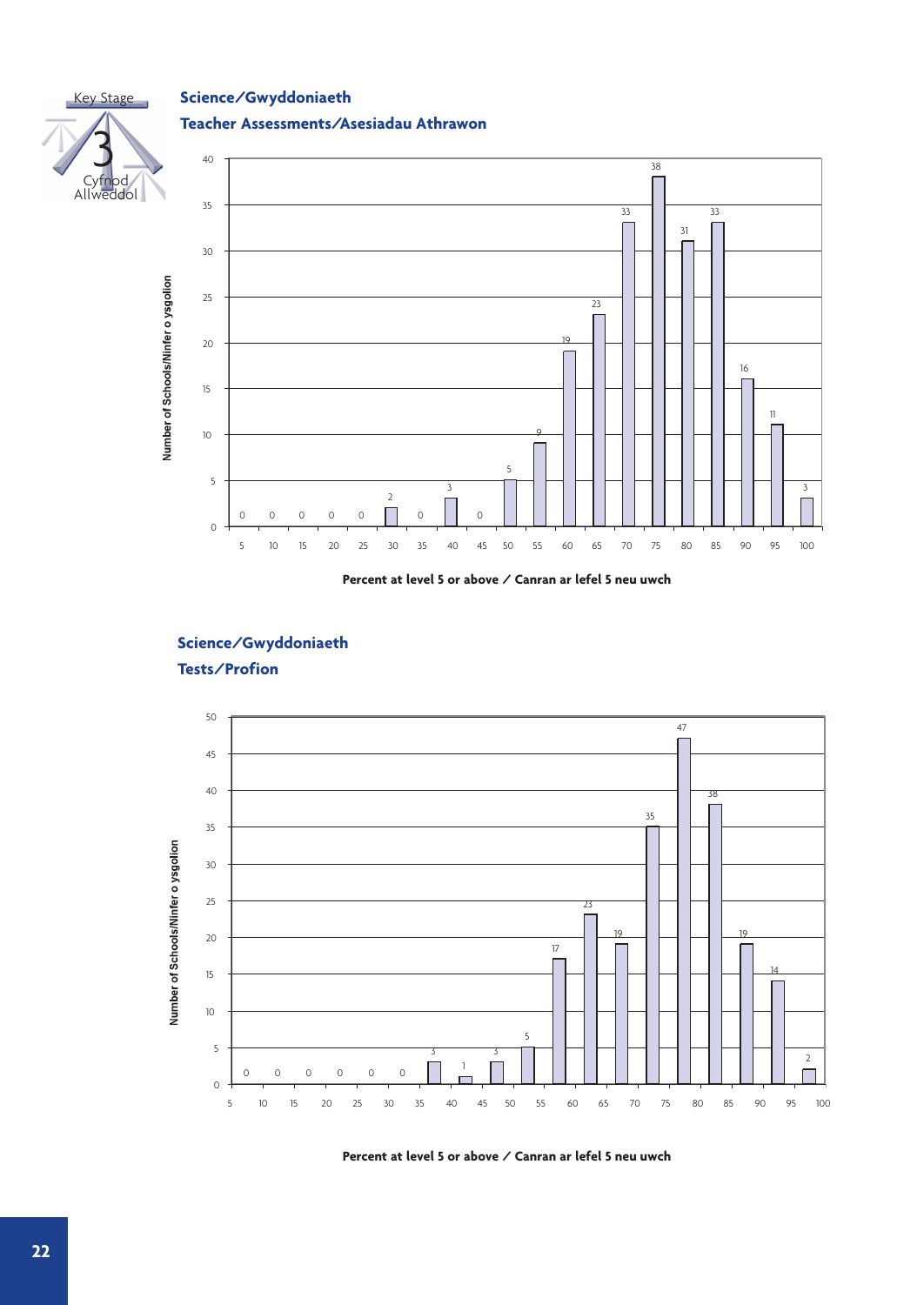



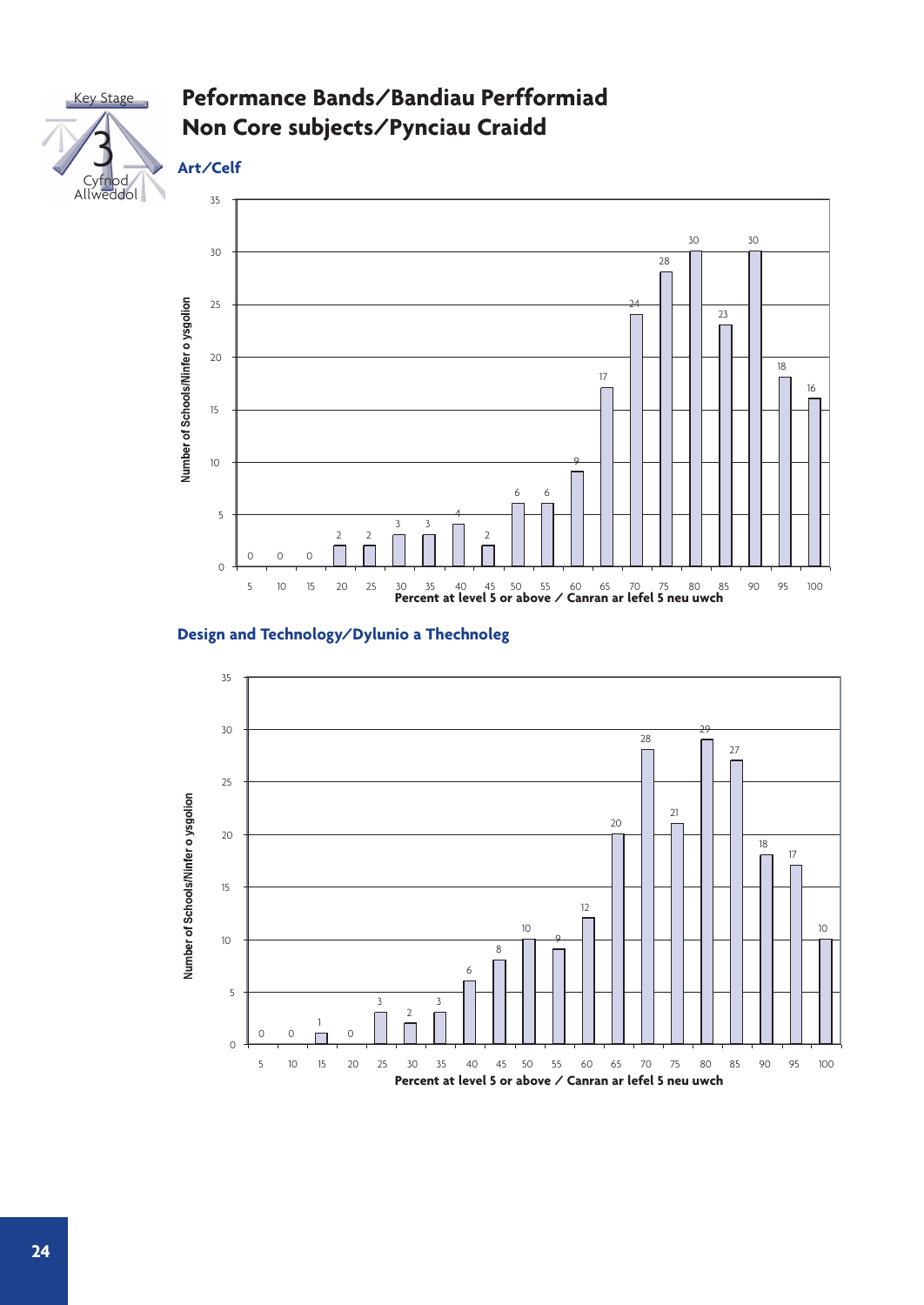#### **Information Technology/Technolog Gwybodaeth**

Key Stage



#### **Modern Foreign Language/Ieithoedd Tramor Modern**



**Percent at level 5 or above / Canran ar lefel 5 neu uwch**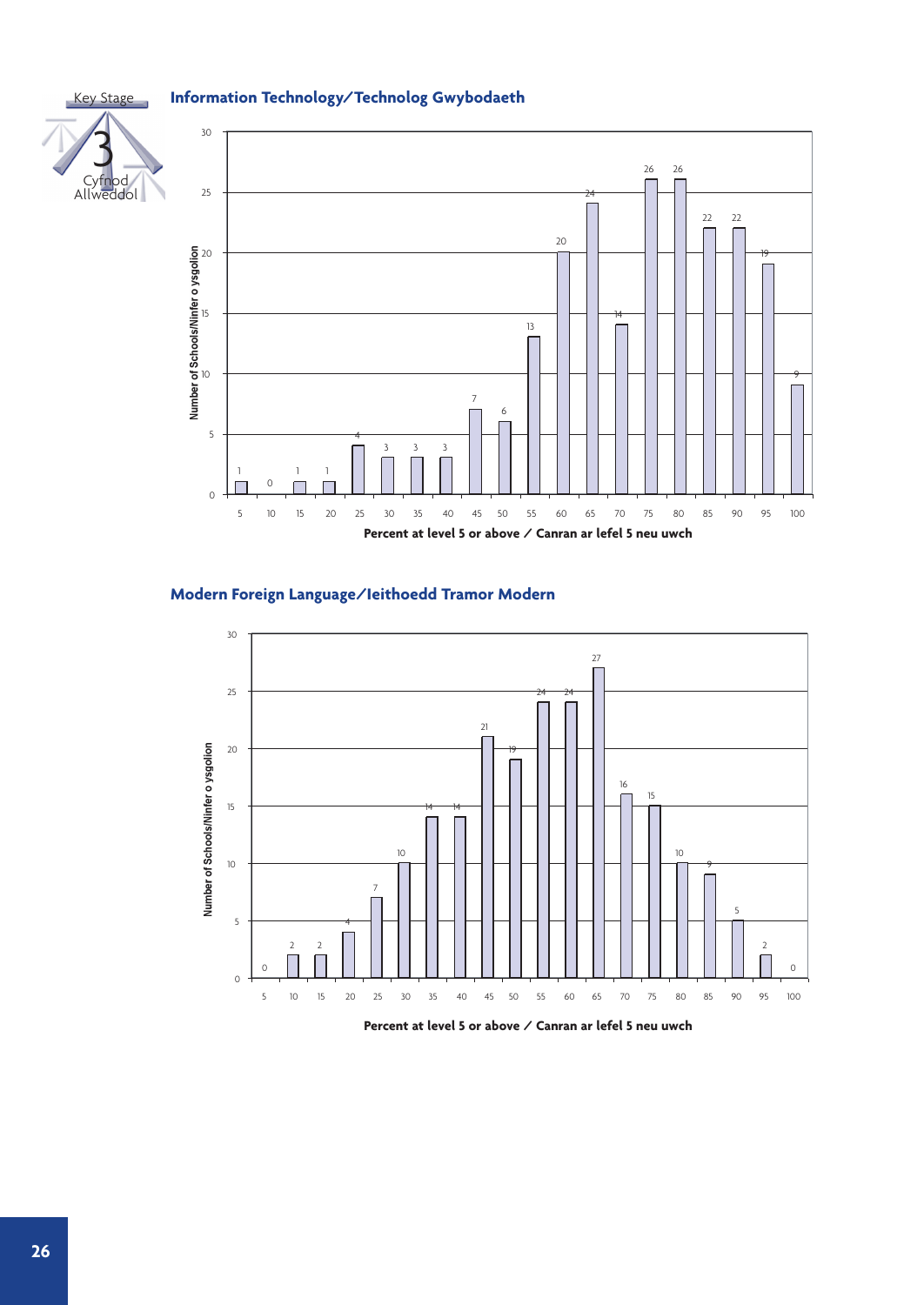**Welsh Second Language/Cymraeg Ail Iaith**